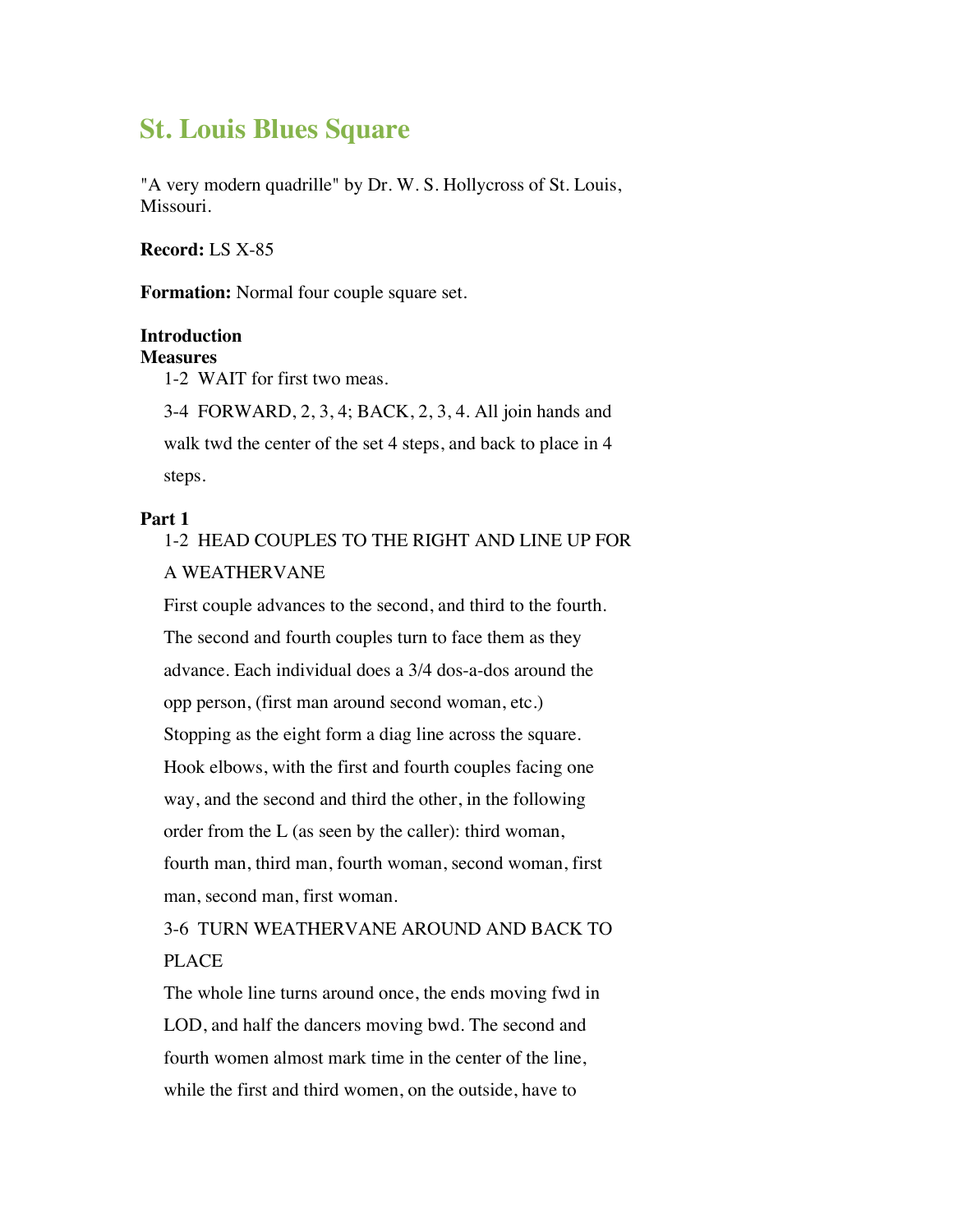hurry.

## 7-8 CENTER LADIES TURN HALF AND ALL LEFT ALLEMANDE

The center women (letting go with their L elbow, still holding with their  $R$ ), continue turning until they have completed a half turn, and the first and third men back up twd their home pos, and all L allemande. The side couples turn 1 « times around.

#### 9-10 PARTNERS RIGHT, AND GRAND RIGHT AND LEFT

Move directly into a regular R and L grand, straightening up the circle to be quite round.

11-12 PROMENADE HOME

All promenade home. Keep promenading (no bow at home), and go immediately into Part 2 with the first beat of the music.

### **Part 2**

#### 1-2 PROMENADE IN SINGLE FILE

With the ladies in the lead, end in opp pos.

3-4 LEFT HAND STAR

All touch left hands and continue circle.

5-13 VENUS AND MARS

The first woman leaves the star holding her R hand out, and the fourth woman follows touching her R hand, then the third and second women follow, each touching the other's R hand in star. The men continue star with their L hands. You now have two complete stars, one of the men twd the third couple's home pos andone of women twd the first couples home pos (12 steps in all).

As the first woman and first man come tog again, the woman steps over in front of the man, and joins his star with her L hand; while the man steps across and joins her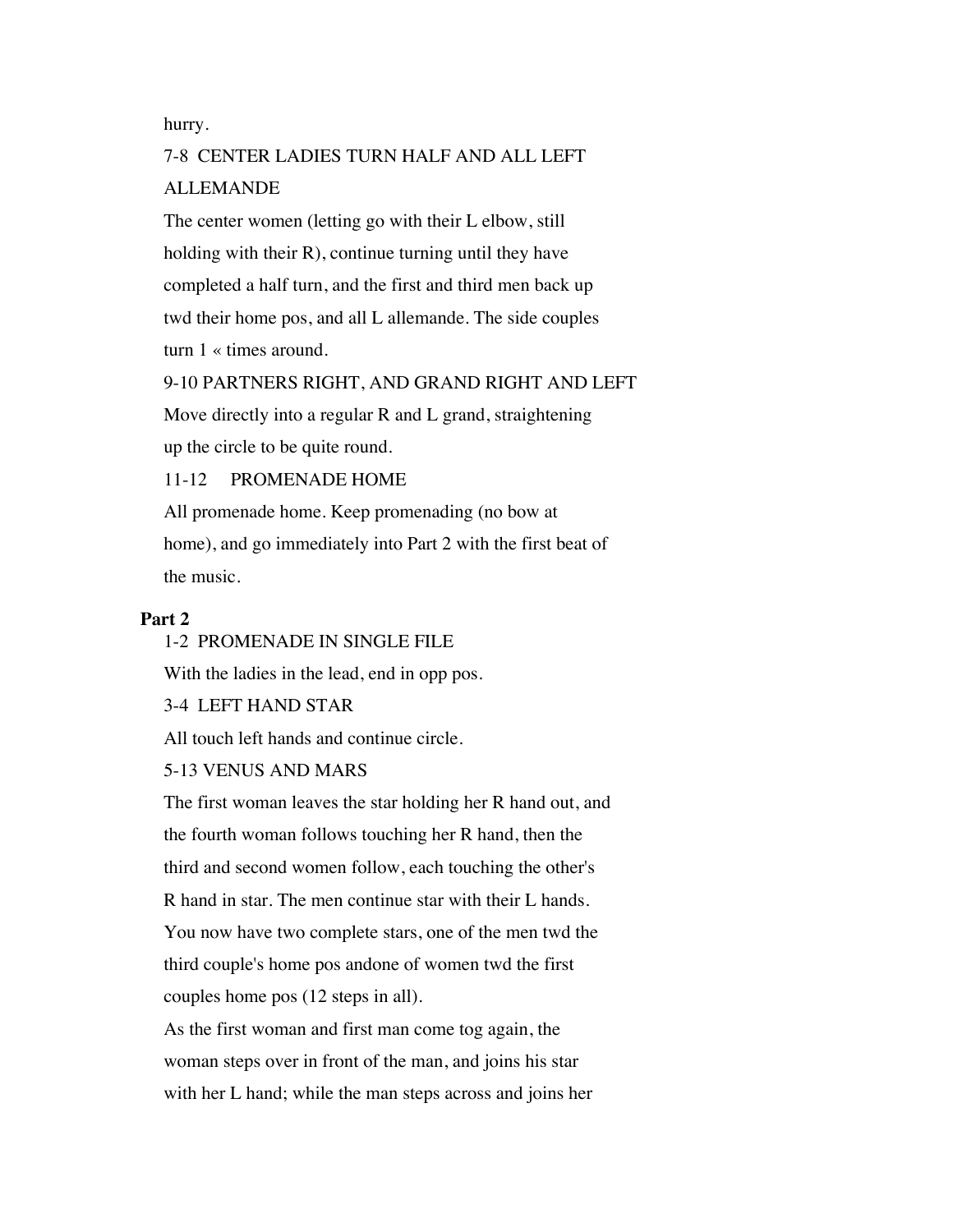star with his R hand. The fourth woman then steps in front of her man and they exchange stars, followed by the third and second couples. It is done very smoothly, very naturally, very easily. Remember that each woman steps in front of her man in changing stars. (12 more steps are used) When they come tog again, the first man and the first woman change places in the stars again, the woman stepping in front of her man and joining R hands in his star again, while he steps behind her and joins her star with his L. Each couple follows in regular order, the woman stepping always in front of her man, as she joins the new star with her R hand. (12 more steps)

#### 14-16 PROMENADE HOME

The first couple then join in Varsouvianna pos, followed by each other the others as the stars come around, and walks directly across the squrae to the side of the second pos, then turning L face, they march around the square in Varsouvianna (regular promenade dir) and back home again. Keep promenading, there is no bow.

#### **Part 3**

### 1-8 CAPE ROLL BACK

Each couple (in Varsouvianna pos) walks 4 steps. Then let each woman make a L-face turn back in front of her partner, while he "rolls" her back, retaining her hand until she is at his L side. She then goes to the man in back, and again takes Varsouvianna pos with him. (The men must step fwd to meet the girl coming their way.) Do this 4 times in all until each woman is back with her partner. Each man will have circled the ring twice and will be home again.

### 9-12 PROMENADE HOME

Each couple promenades clear around the ring and back